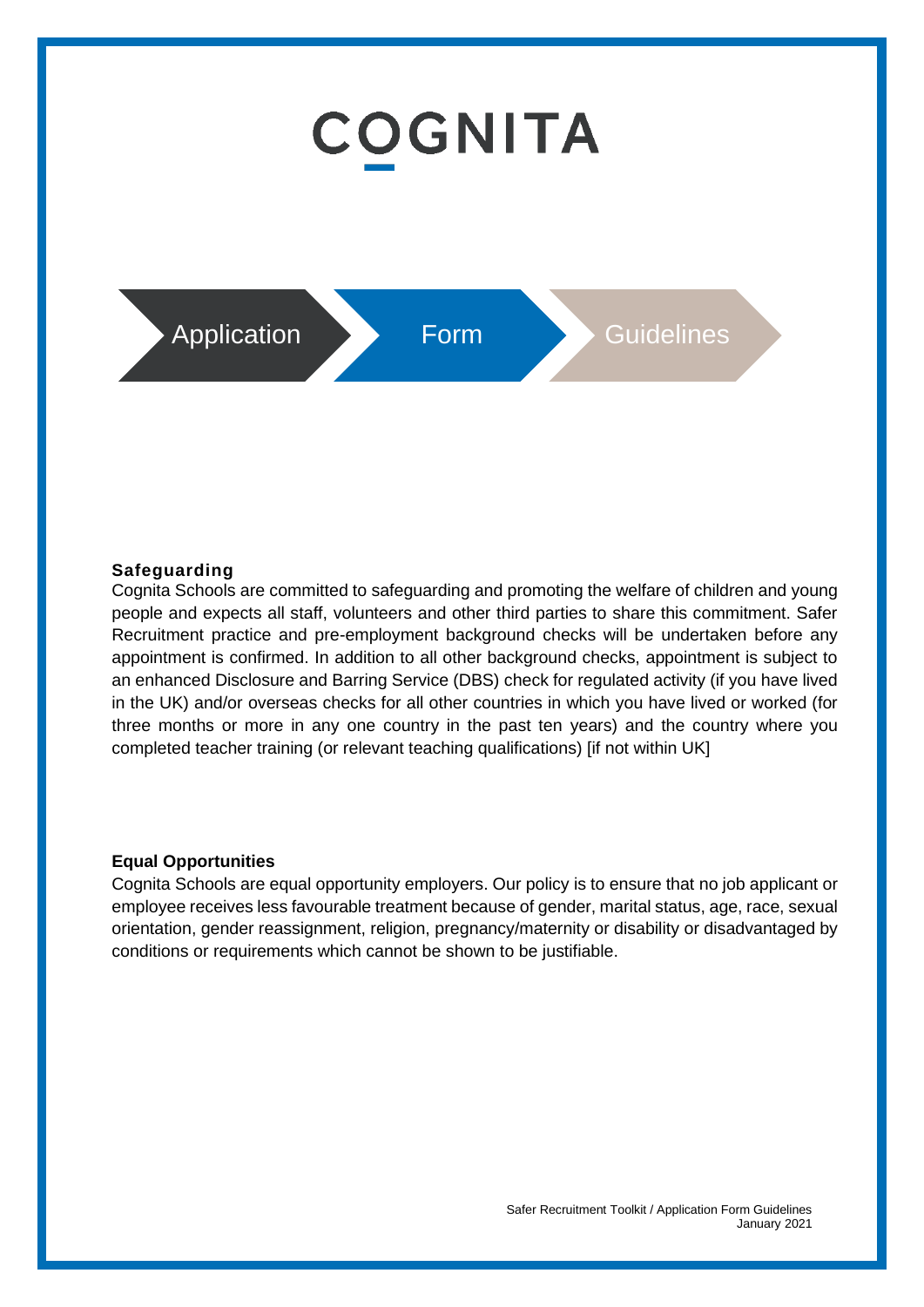#### **Completing the form**

- You must complete all sections of the application form for us to be able to consider your application for shortlisting. Regretfully, we cannot accept incomplete forms.
- Please write in black ink or type.
- Application Forms presented with an electronic signature will be accepted, however an original signature will be required at interview or at the very latest prior to offer.
- If a section is not applicable to you, please state "N/A".
- We do not accept CVs instead of application forms. Although you may include a copy of your CV, the application form will be the primary source of information considered during recruitment.
- Please submit this form along with a **covering letter** supporting your application, providing details of your relevant experience for this role, a statement of your personal qualities and why you have chosen a Cognita School/Cognita as an employer of choice. This should be no more than two pages of A4. Please also provide details of the notice period for your current role, if applicable.
- Candidates should be aware that all posts involve some degree of responsibility for safeguarding children, although the extent of that responsibility will vary according to the nature of the post.
- Please note that originals of all documents are necessary. Photocopies or certified copies are not sufficient unless explicitly stated.

# **References**

- Please provide the names of two employment referees. One referee must be your current or most recent employer. All should be from a senior member of the organisation, i.e. Headteacher (school environment) and/or direct Line Manager. All professional referees must be from different organisations where possible. If you are currently self-employed, please provide suitable contacts from current customers.
- Some organisations will only provide references issued by the HR Department. Where this is stated by the organisation, this can be accepted.
- Where you are not currently working with children but have done so in the past, one referee must be from the employer by whom you were most recently employed to work with children.
- Where you have worked overseas for any period of three months or longer, please also provide a reference contact for each employer (using a separate sheet if necessary).
- If you cannot supply suitable referees, in line with the above guidance (for example, if you are returning to work from extended maternity leave or have recently left full-time education), please contact the school/company for guidance on suitable alternatives.
- Please note that references will not be accepted from relatives or from those writing solely in the capacity of colleagues or friends. Cognita does not accept 'open references'.
- If you are known to any of your referees by another name, please give details.
- If you are currently working with children, your current employer will be asked about disciplinary offences, including disciplinary offences relating to children or young persons (whether the disciplinary sanction is current or time expired), and whether you have been the subject of any child protection allegations or concerns and if so, the outcome of any enquiry or disciplinary procedure.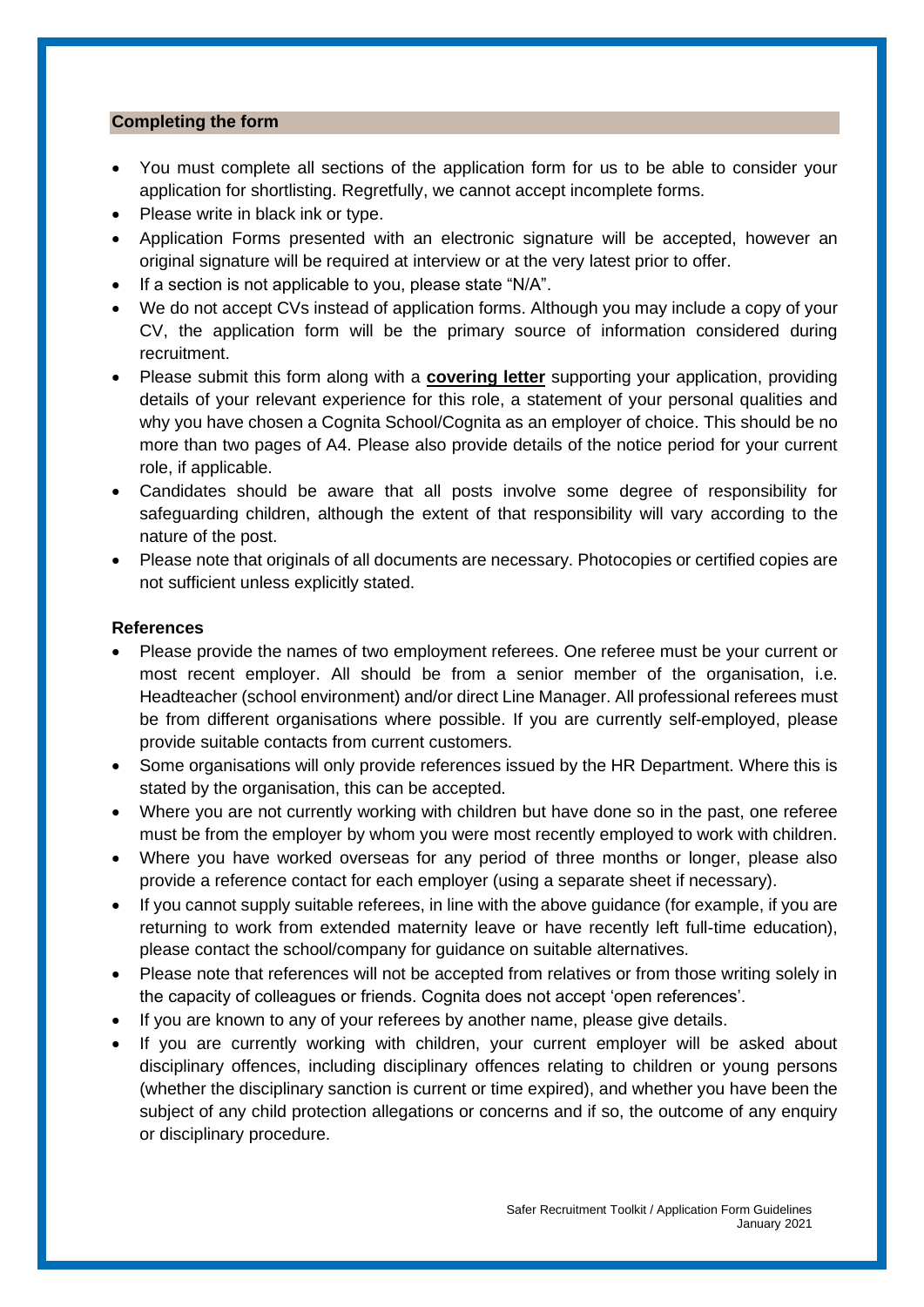- If you are not currently working with children, but have done so in the past, that previous employer will be asked about those issues. Where neither your current nor previous employment has involved working with children, your current employer will still be asked about your suitability to work with children, although they may, where appropriate, answer 'not applicable' if your duties have not brought you into contact with children.
- Please note that references will be applied for prior to interview.

#### **Invitation to Interview**

If you are invited to interview this will be conducted in person and the areas covered will include exploration of suitability for the advertised role, suitability to work with children and your employment history.

# **Evidence of Eligibility to Work in the UK**

- In accordance with the requirements of the Immigration Act 2016, if you are invited to interview you will be required to produce evidence of your eligibility to work in the UK and you must bring original documents with you to the interview in the form of:
	- A passport/national identity card confirming British Citizenship/or a valid work-permit to cover the role applied for or;
	- A document from the Home Office confirming that you are allowed to work in the UK.
	- EEA and Swiss nationals arriving in the UK on or after 1 January 2021, will need to provide evidence of your visa or settled status alongside your passport or national identity card.
- If you do not have any of the documents listed above you will need to discuss with the Recruiting Manager who will facilitate an alternative approach.

### **Verification of Educational/Professional Qualifications**

- You will be required to provide evidence of any educational or professional qualifications necessary or relevant to the post you have applied for.
- Originals or certified copies must be produced. When these are not available, written confirmation of the relevant qualifications should be obtained from the awarding body.

### **Disclosure of Background**

- It is a condition of any offers of employment that you are deemed suitable to work in this post, and accordingly your employment remains subject to any appropriate Disclosure and Barring Service check.
- You should be aware that provision of false information is an offence and could result in your application being rejected or summary dismissal if you have been appointed and possible referral to the Police and/or Disclosure and Barring Service. The amendments to the Exceptions Order 1975 (2013) provide that certain spent convictions and cautions are 'protected' and are not subject to disclosure to employers and cannot be taken into account. Guidance and criteria on the filtering of these cautions and convictions can be found on the Disclosure and Barring Service website.